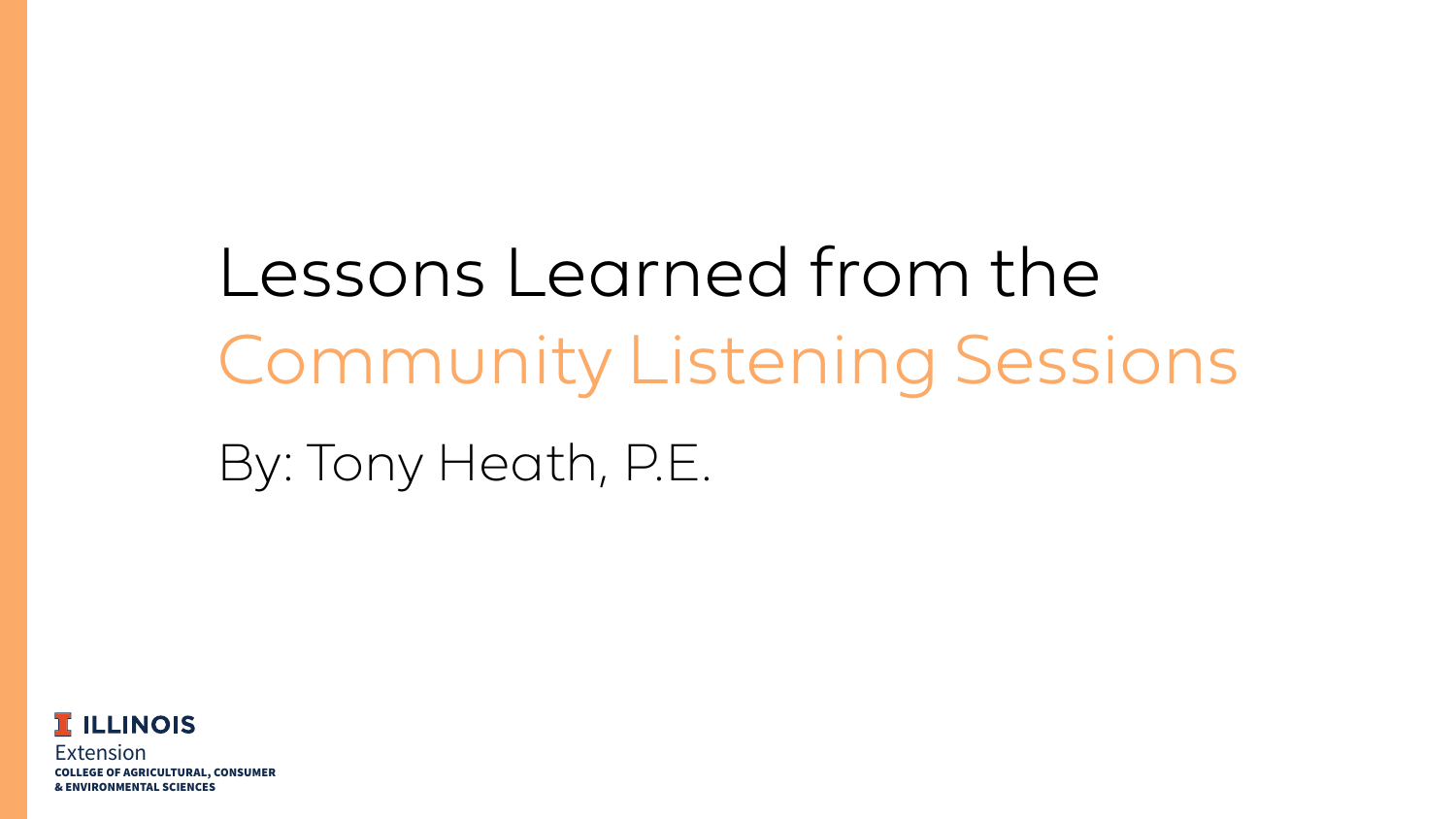



#### About Me

- Bachelor of Engineering, Vanderbilt University, 2013
- Master of Urban Planning, University of Illinois Urbana-Champaign, 2019
- 7 years of experience with green infrastructure and low impact development site design
- Joined Illinois Extension in 2019 as part of Red Oak Rain Garden Project at the Urbana-Champaign campus

*Me and (part) of the Red Oak Rain Garden team. Check us out @raingardenuiuc and redoakraingarden.org*



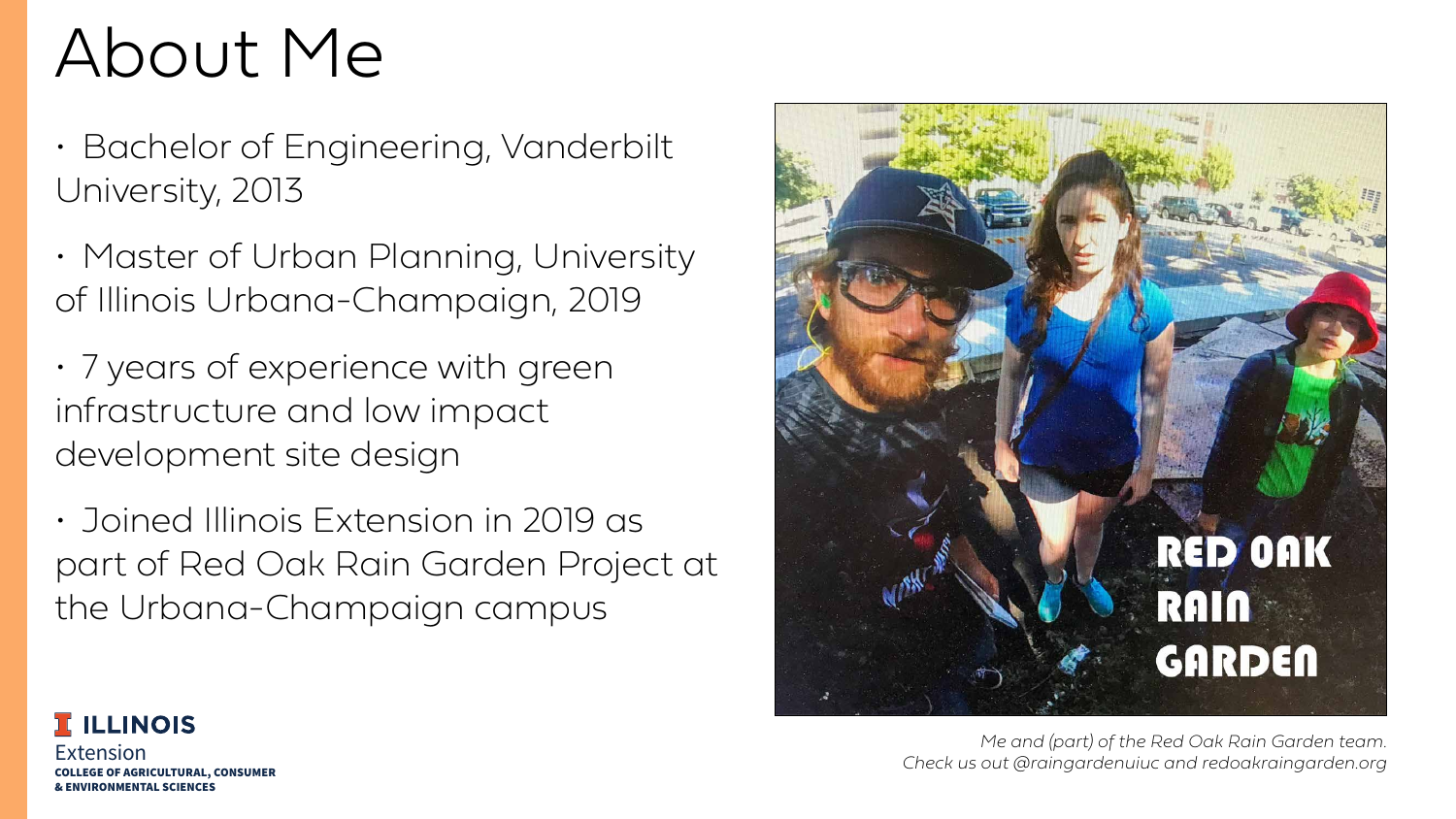



#### Need for this Study

• Green Infrastructure (GI) provides community benefits and can be a tool for social justice

• As GI becomes widespread the number of related jobs will continue to grow

• However, lack of institutional knowledge and formal guidance have led to a highly-localized approach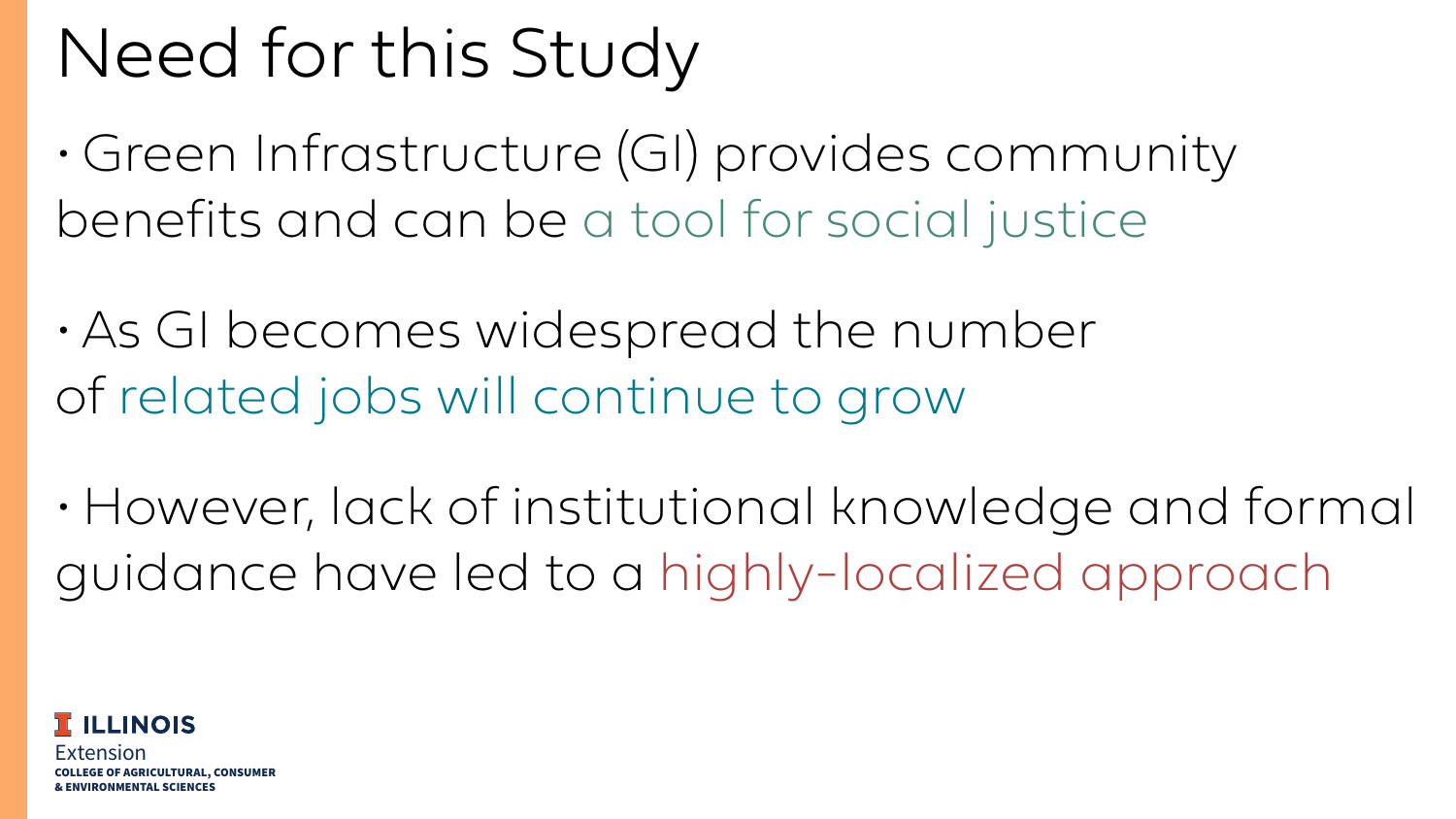

#### Listening Session Overview

18 listening sessions across 9 states representing more than 30 communities.

3 Main Questions: 1. How are communities using GI to address equity issues?

2. How are communities using GI as a means for workforce development?

3. What other barriers exist for communities to implement successful GI and how can we help address them?





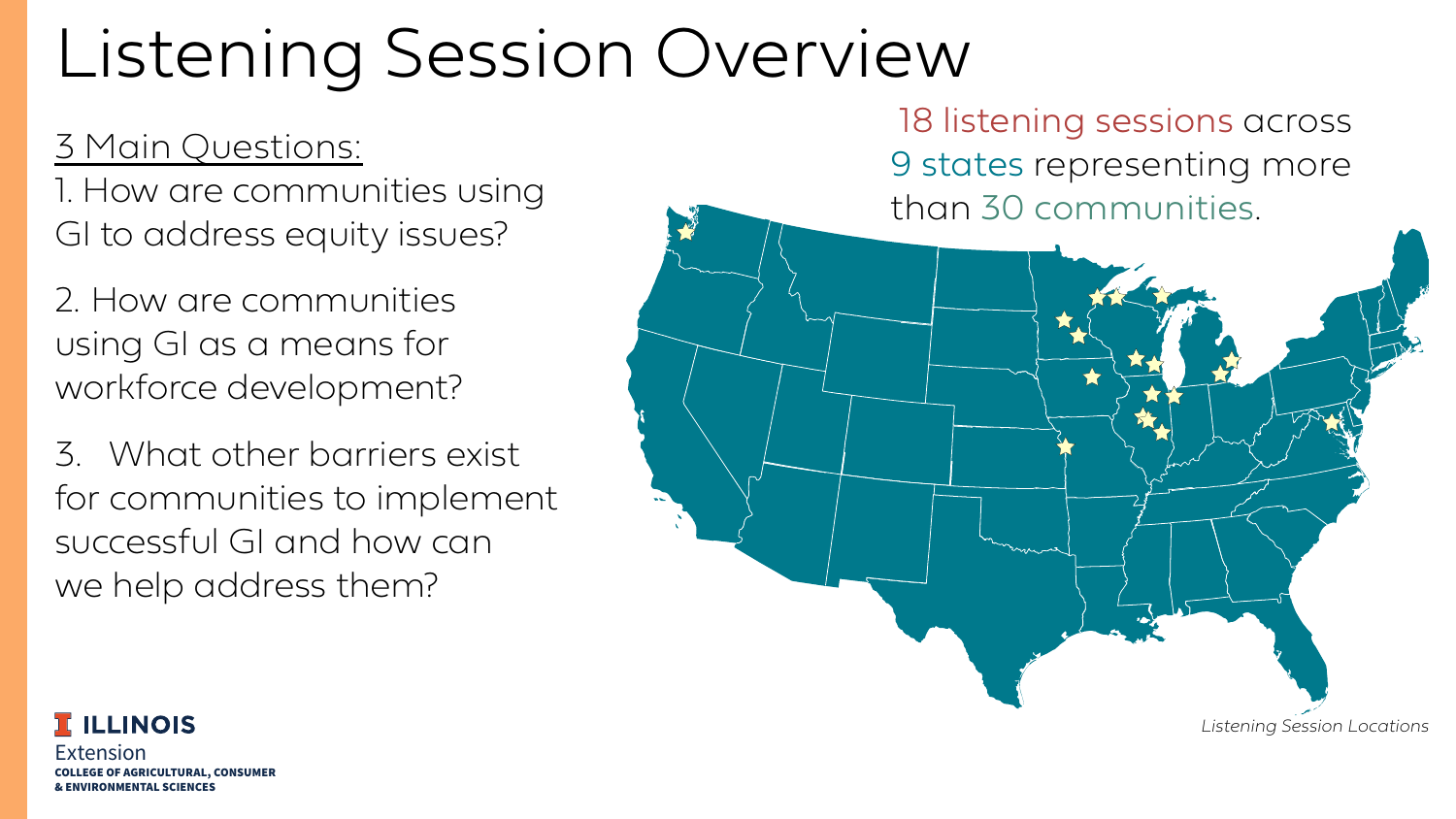Extension COLLEGE OF AGRICULTURAL, CONSUMER & ENVIRONMENTAL SCIENCES

#### Green Infrastructure & Equity

- Stormwater management is an equity issue.
- Residents in flood prone areas are often marginalized in other ways

• GI has unique potential to not only address flooding but also long-standing social inequities such as pollution and lack of access to green space through derived co-benefits

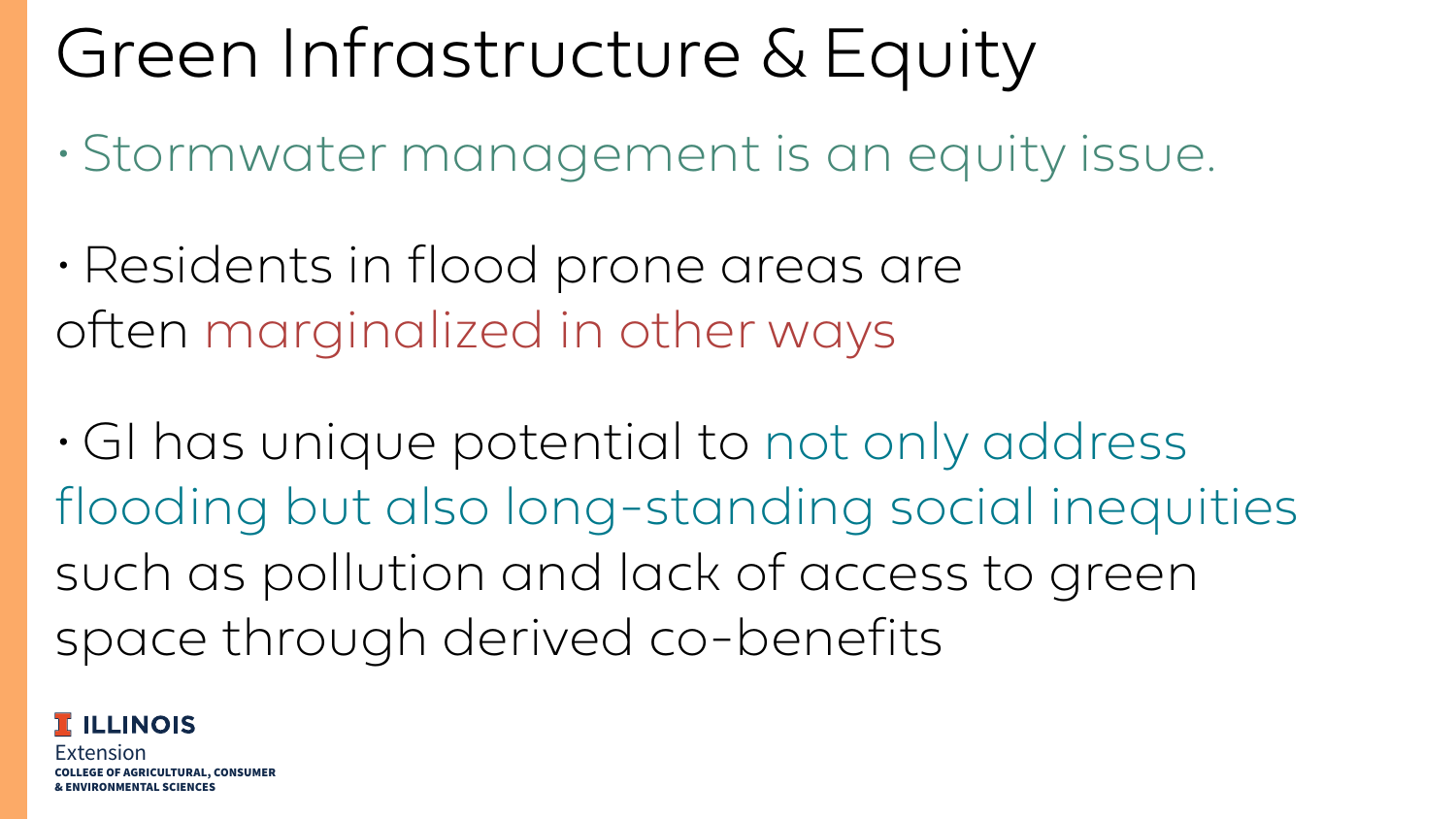

#### A Co-Benefit Mindset

- GI is a tool for community improvement, not just stormwater management
- Funding is tight. Ask what else this project can do and get more for your money
- Despite this potential, communities preferred technical approaches to avoid the appearance of bias but technical approaches are not neutral
- Institutional biases mean that if equity is not an explicit part of the decisionmaking process, projects will continue to deepen existing inequities
- What are we hoping to achieve with this project? Who is this going to benefit?

"We never want to do anything for just one reason, we always look at the triple







or quadruple bottom line." -Lisa Sasso, Milwaukee MSD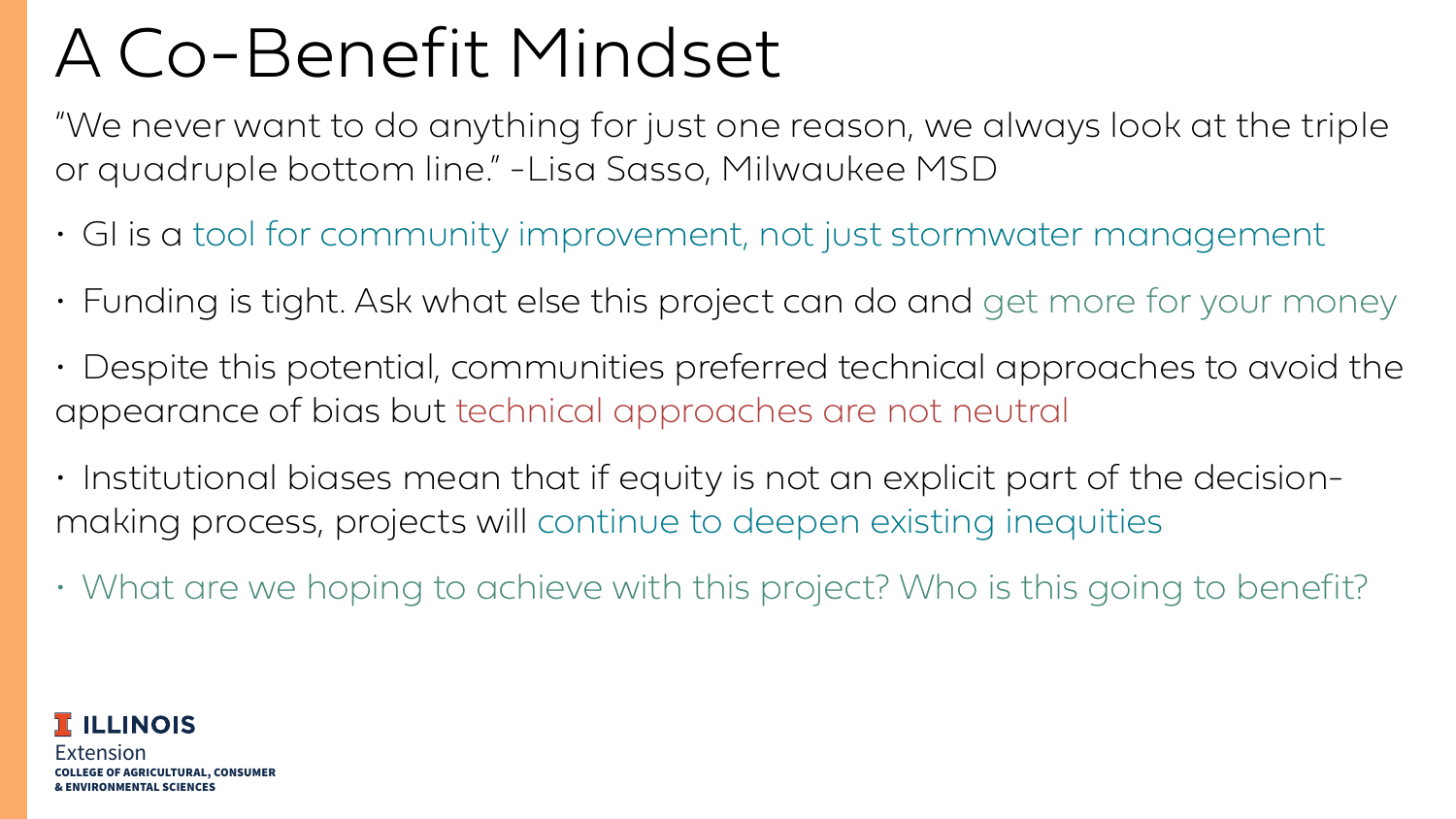

## Case Brief: Boulevard Bioswales, Minneapolis, MN

• City of Minneapolis partnered with Metro Blooms to engage residents and administer boulevard retrofits as part of ash tree replacement program in North Minneapolis

• Metro Blooms partnered with local organizations to establish relationships with

• City values and community values don't always align. If we're going to ask people to care for these improvements we need to ensure that they're tangibly

# Metro Blooms<sup>()</sup>



- community leaders and give residents power in decision making process
- benefiting from them
- Building trust took "lots of time and lots of talking"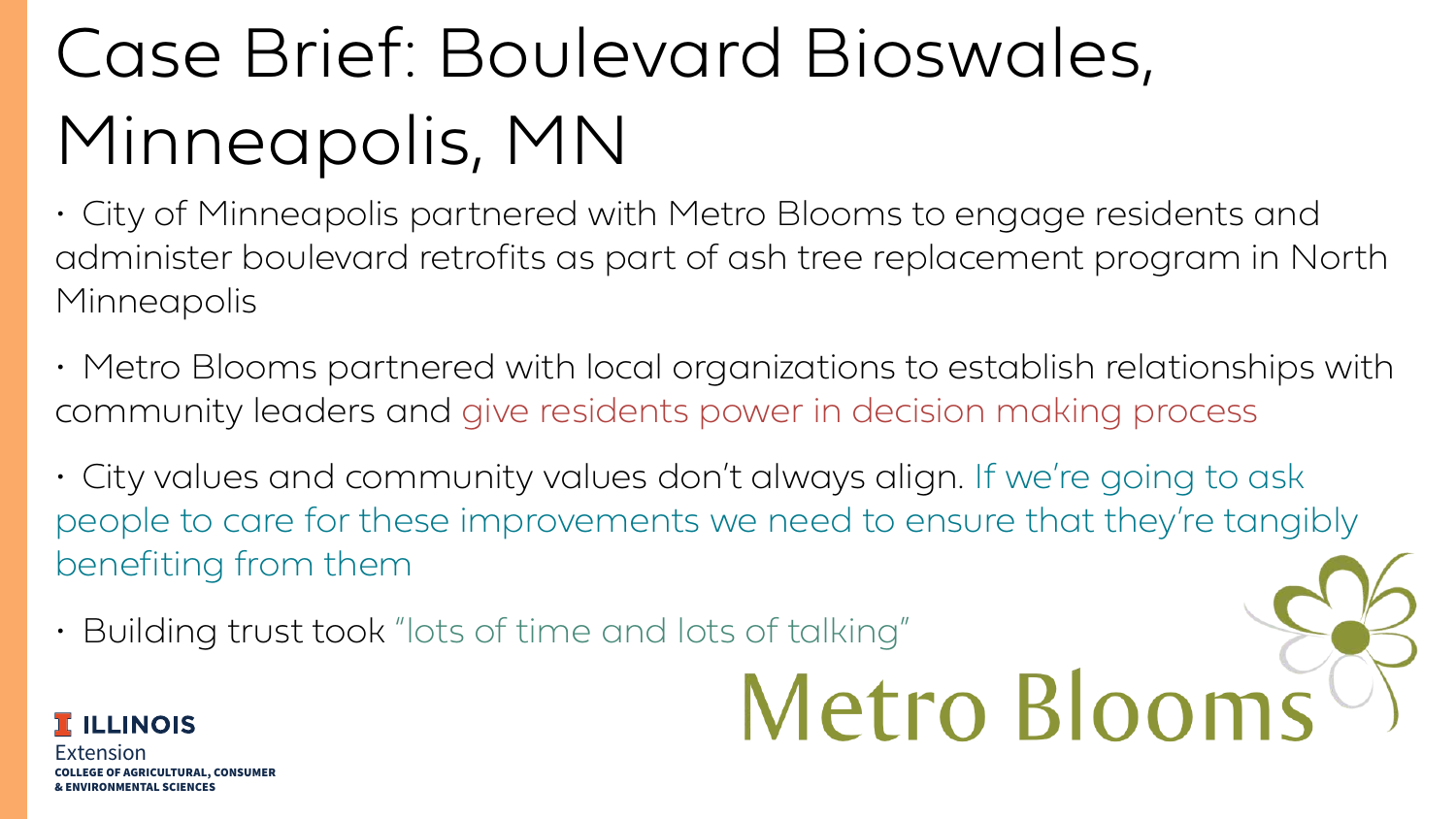



#### GI & Workforce Development

•Communities employ both incidental and deliberate approaches to workforce development (WD)

• Incidental WD is the natural diffusion of skills as practices becomes more widespread

• Deliberate WD is when communities take a programatic approach to growing the industry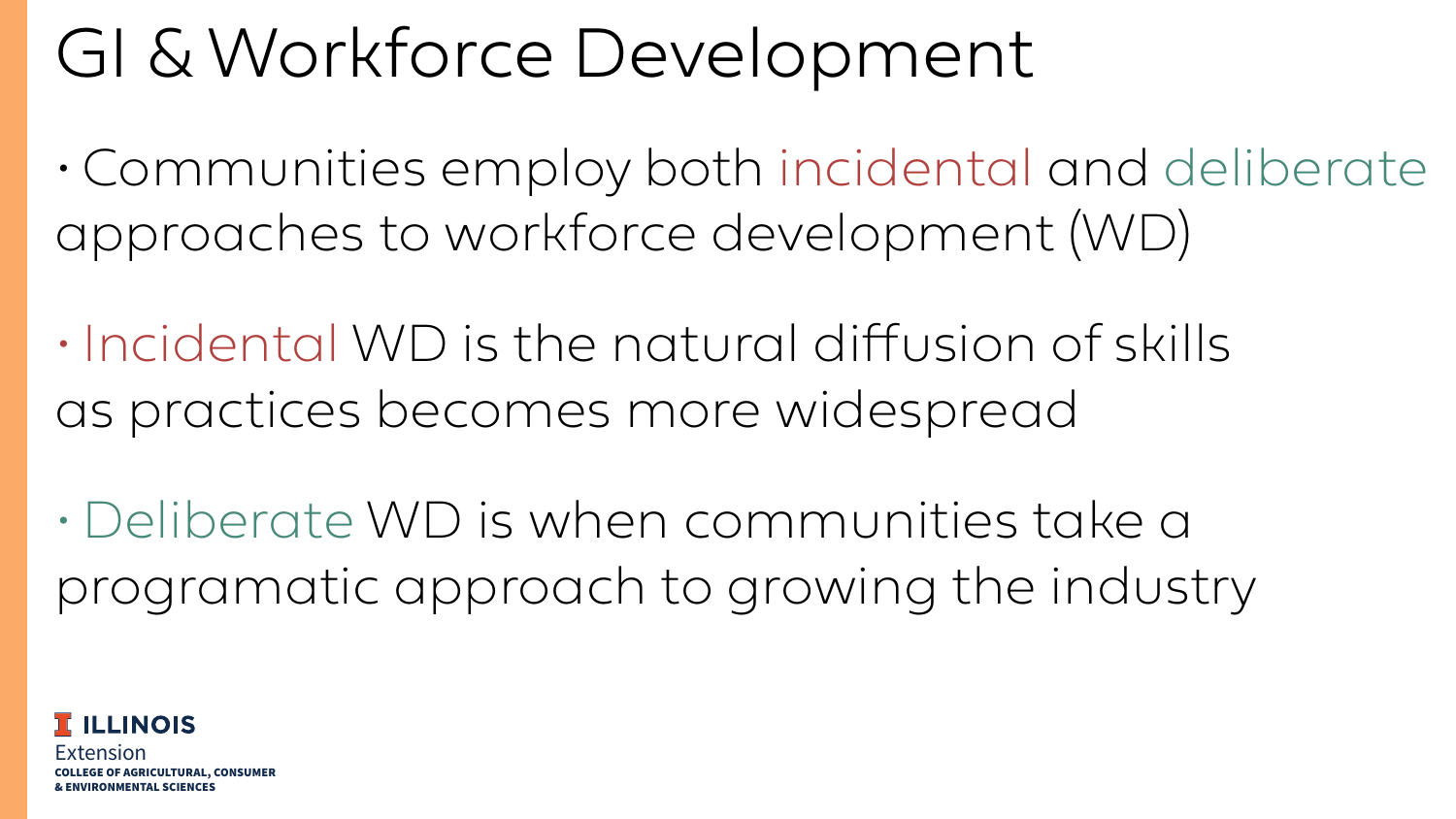

#### RainWise









#### Deliberate Workforce Development

3 Main Approaches: 1. Training & certification programs

2. Pathway to employment programs

3. GI incubators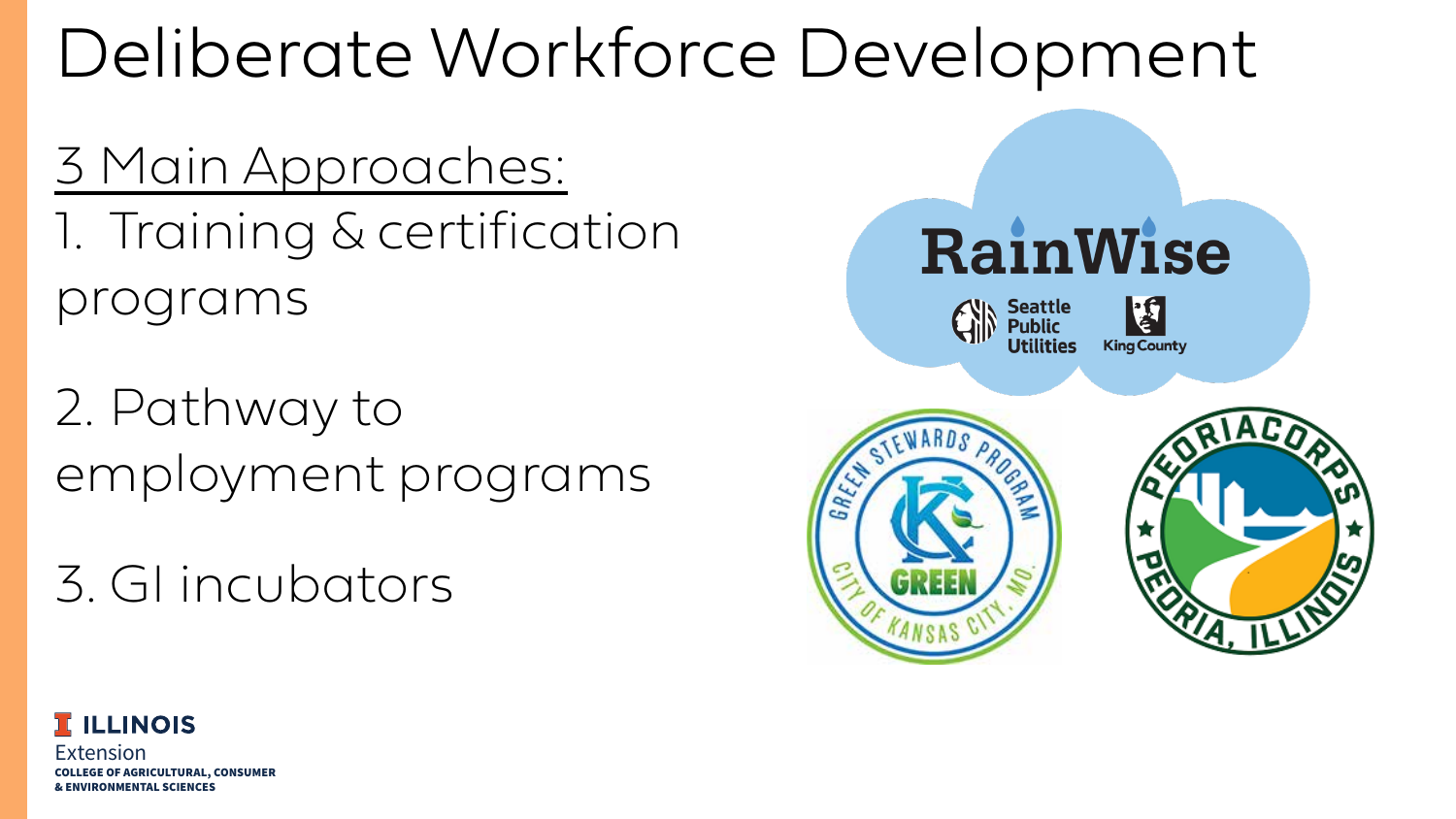

# Workforce Development Challenges

- Existing programs have had mixed results
- •Programs successfully disseminate skills but fail to provide pathways to long-term GI careers
- Lack of demand, seasonality, and low wages make GI installation an unattractive career path
- 

• Move away from GI jobs and focus on GI careers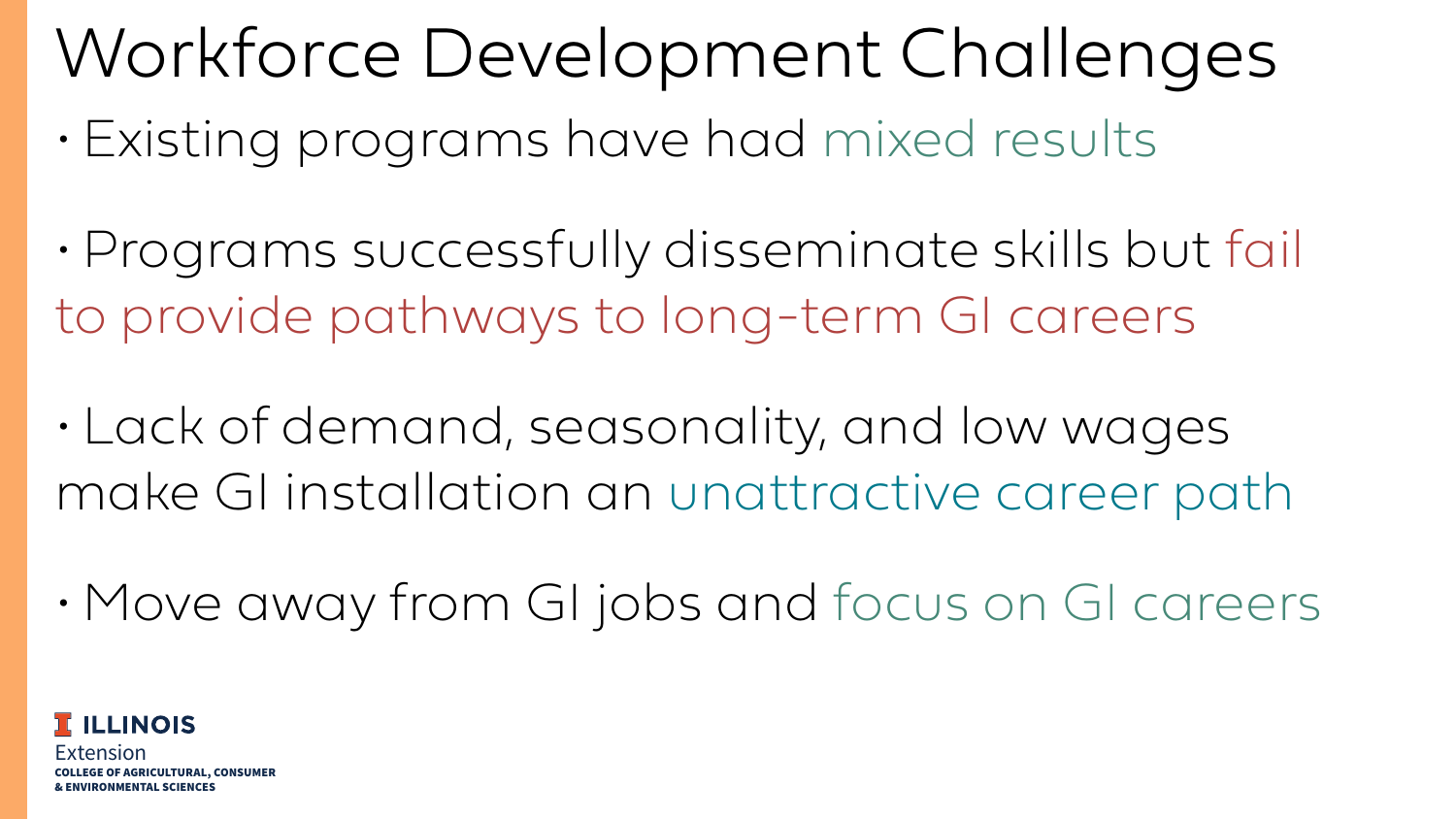

#### **RainWise** Seattle

**King County** 



#### Case Brief: Rainwise, Seattle, WA

• More than 1,700 installations since 2010

• Small, private contractors install & owner maintains

• SPU acts as facilitator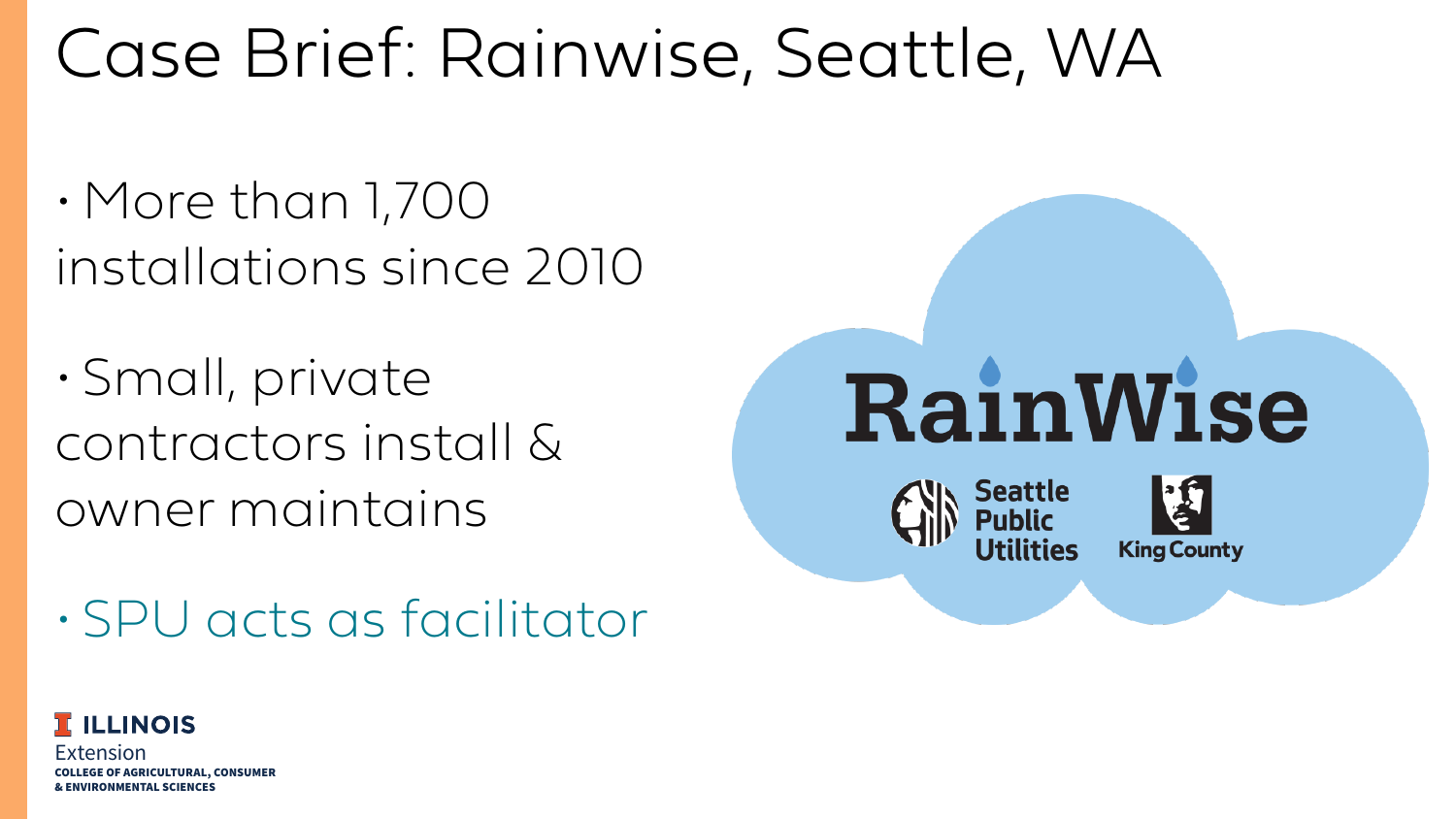

## **RainWise Seattle**

**King County** 



#### Case Brief: Rainwise, Seattle, WA

• SPU holds 2, 8-hour trainings each year

•Required for partners but no certification offered

• Focus on technical skills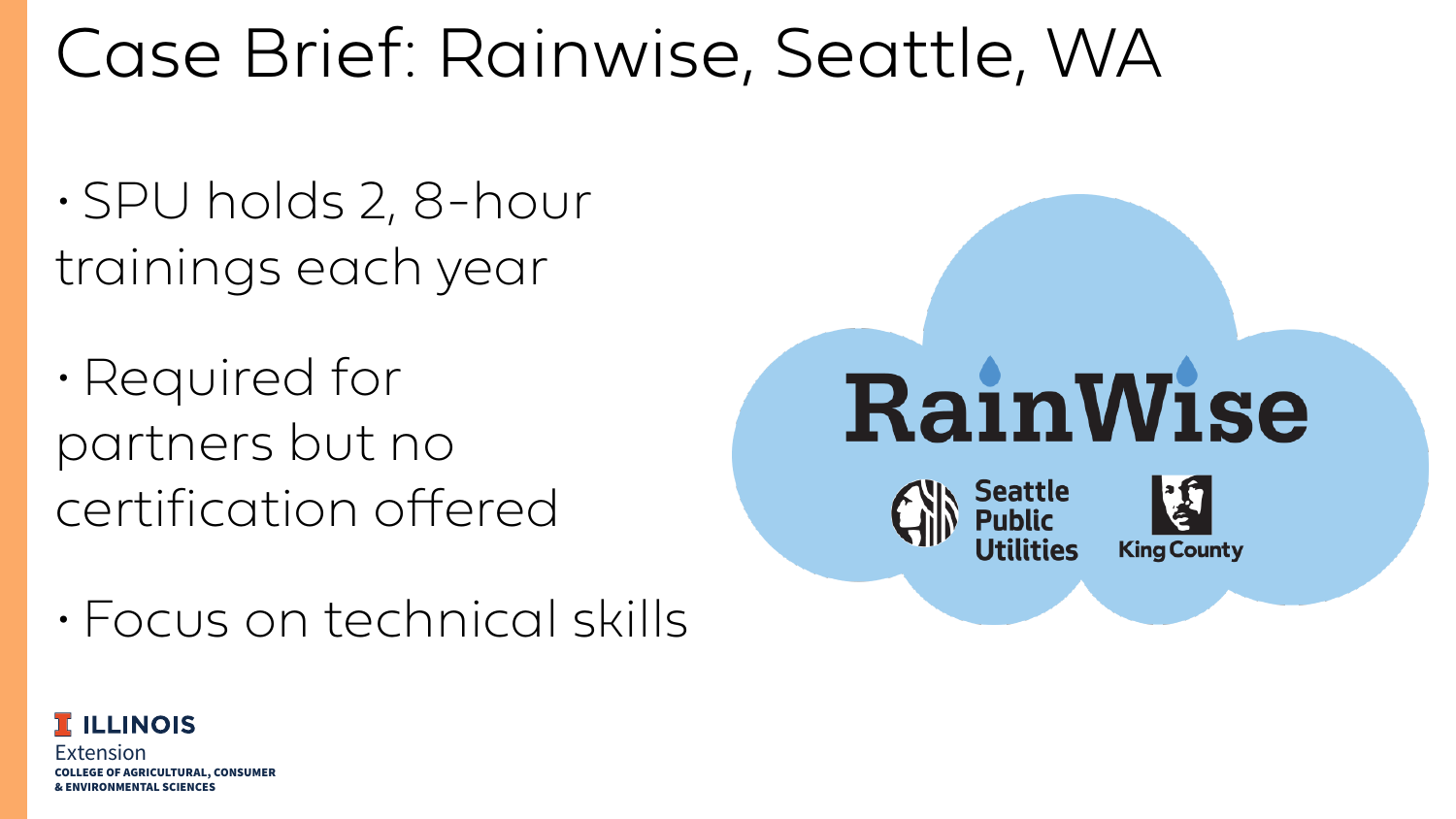

#### **RainWise Seattle King County**



#### Case Brief: Rainwise, Seattle, WA

- GI incubator program launching in 2021
- Aimed at underrepresented communities

•0-100 training with hard and soft skills training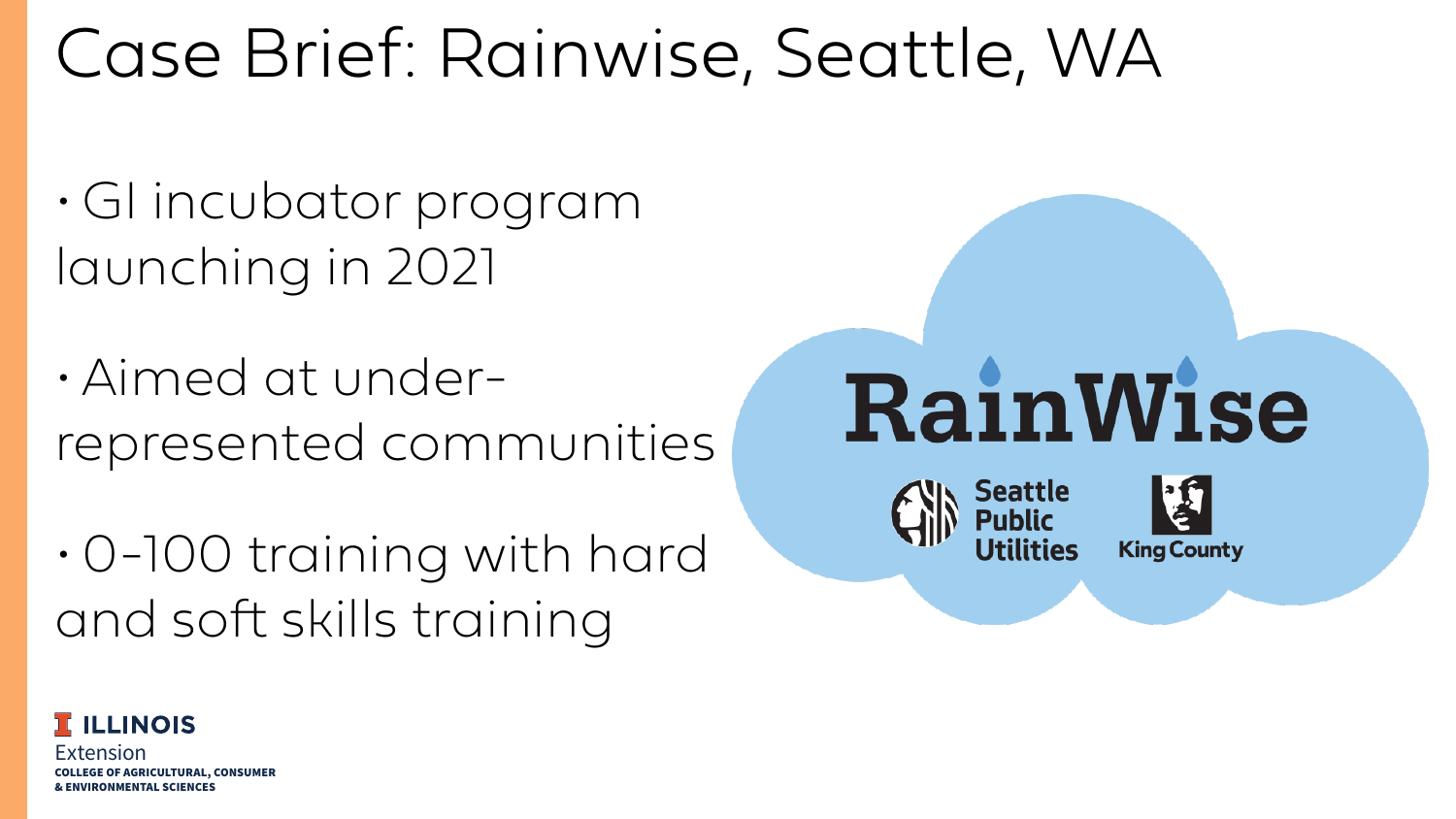

#### Next Steps for Workforce Development

• How do we create green infrastructure careers, not just jobs?

• How do we reach underserved communities and grow the pool of green infrastructure contractors?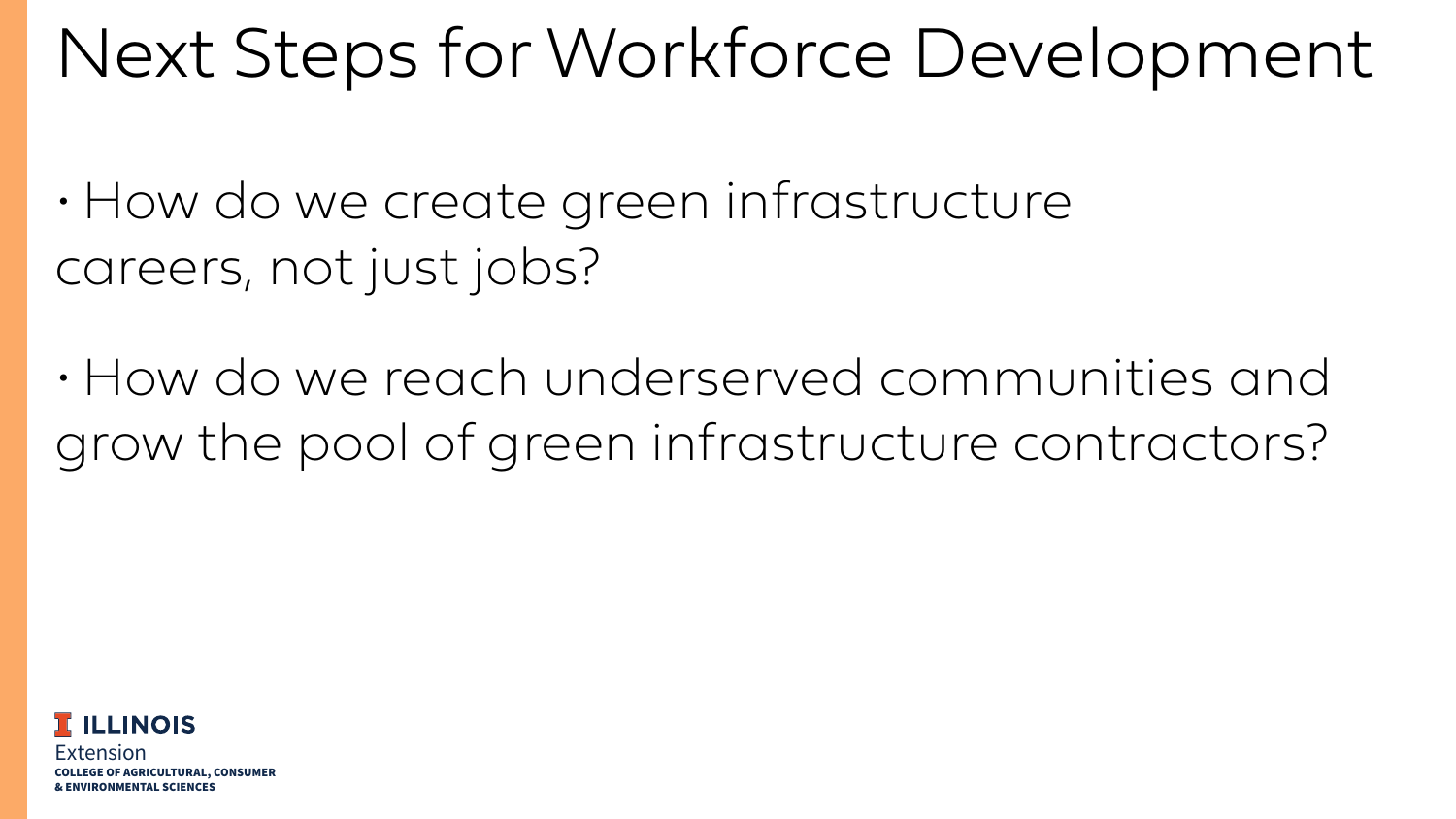Extension COLLEGE OF AGRICULTURAL, CONSUMER & ENVIRONMENTAL SCIENCES





#### Top 5 Lessons Learned & Best Practices 1. K.I.S.S.

2. Emphasize co-benefits

3. GI careers, not jobs

4. Education at every level

5. Build relationships & establish partnerships

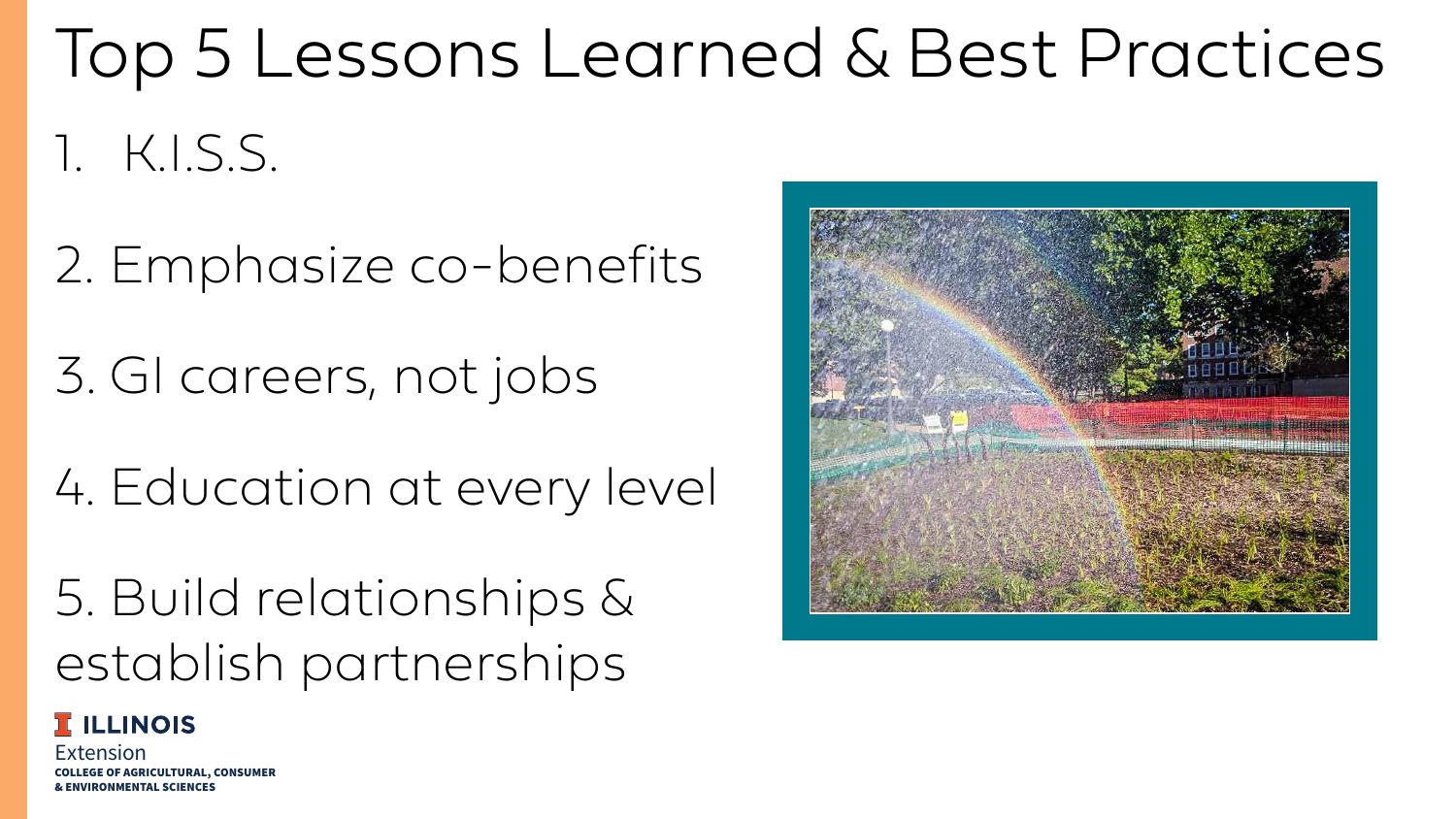

#### With Special Thanks to:

• Lisa Merrifield

• Listening Session Facilitators: Kathie Brown, Kara Salazar, Karina Heim, Lissa Radke, Martha Gerig, Meaghan Gass, and Shahram Missaghi

• Everyone who participated!